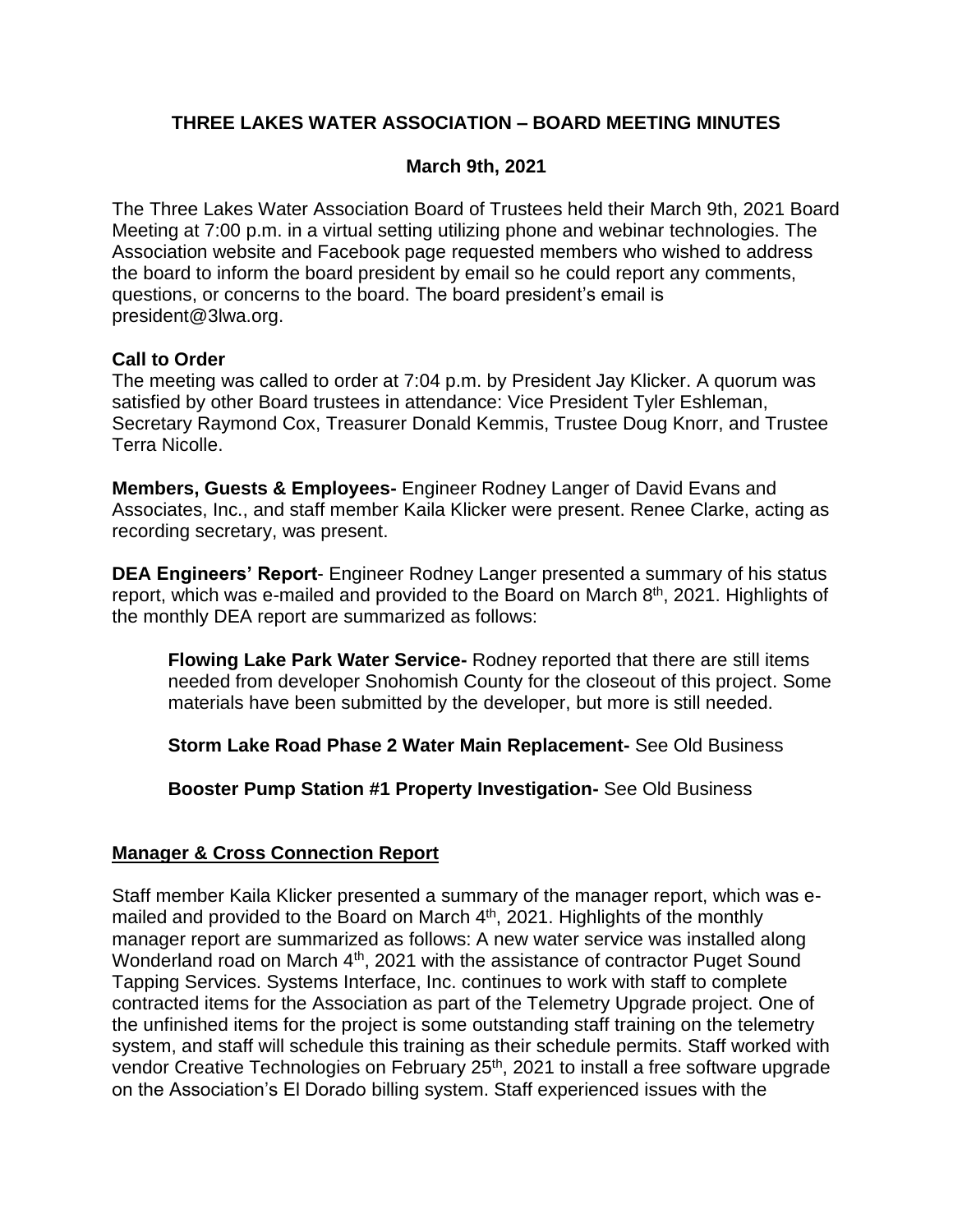Association's meter reading handheld device and were told by representatives with Core & Main that the device's useful life is coming to an end. Staff was able to borrow another device from the company to complete the most recent meter reading process. Borrowing devices from Core & Main may not be an option in the future. Staff is currently working with representatives to understand options for new devices and costs. Staff anticipates that the need for a new device will come soon. Staff continues to work with KeyBank representatives to understand when the new simplified application for loan forgiveness for the Paycheck Protection Program will be available and was given the proposed timing at the beginning of April. Staff continues to keep track of the Association's Member Assistance Program and communicate with members as part of the program when necessary. Staff reported that a member has been mailed a shutoff notice who has not turned in their annual required backflow testing report, and the shutoff date is scheduled for April 1<sup>st</sup>, 2021 if the member does not satisfy the requirement.

## **Approval of February 9 th Board Meeting Minutes**

*Motion made by Secretary Raymond Cox to approve February's Minutes, seconded by Treasurer Donald Kemmis. The motion passes.*

## **Officers Reports**

**Treasurer Report and Pay Bills-** Staff member Renee Clarke presented a summary of the treasurer report. The financial report was prepared and distributed to the Board summarizing the financial position through March 9<sup>th</sup>, 2021 (attached). Total funds on hand are \$1,454,448.43. One transfer was made for \$70,000.00 to cover the bills from the KeyBank account. Reports were provided for the past month's expenses, prepaid invoices, and payroll summary. Checks were presented to be signed once authorized by the board.

> Current Financial Info General Funds- \$399,879.67 Capital- \$966,669.33 Reserve- \$87,899.43 Total Expenses- \$55,462.99

Monies were transferred to both Standpipe, Pump House, and Mero restricted accounts.

*Motion made by Trustee Doug Knorr to approve payment of the bills as presented, seconded by Treasurer Donald Kemmis. The motion passes.*

**President-** President Klicker reported that he spoke with Manager Kemmis on the phone about the wage scale for assistant manager position.

**Vice President-** Vice President Eshleman reported that he spoke with Manager Kemmis on the phone about the wage scale for assistant manager position.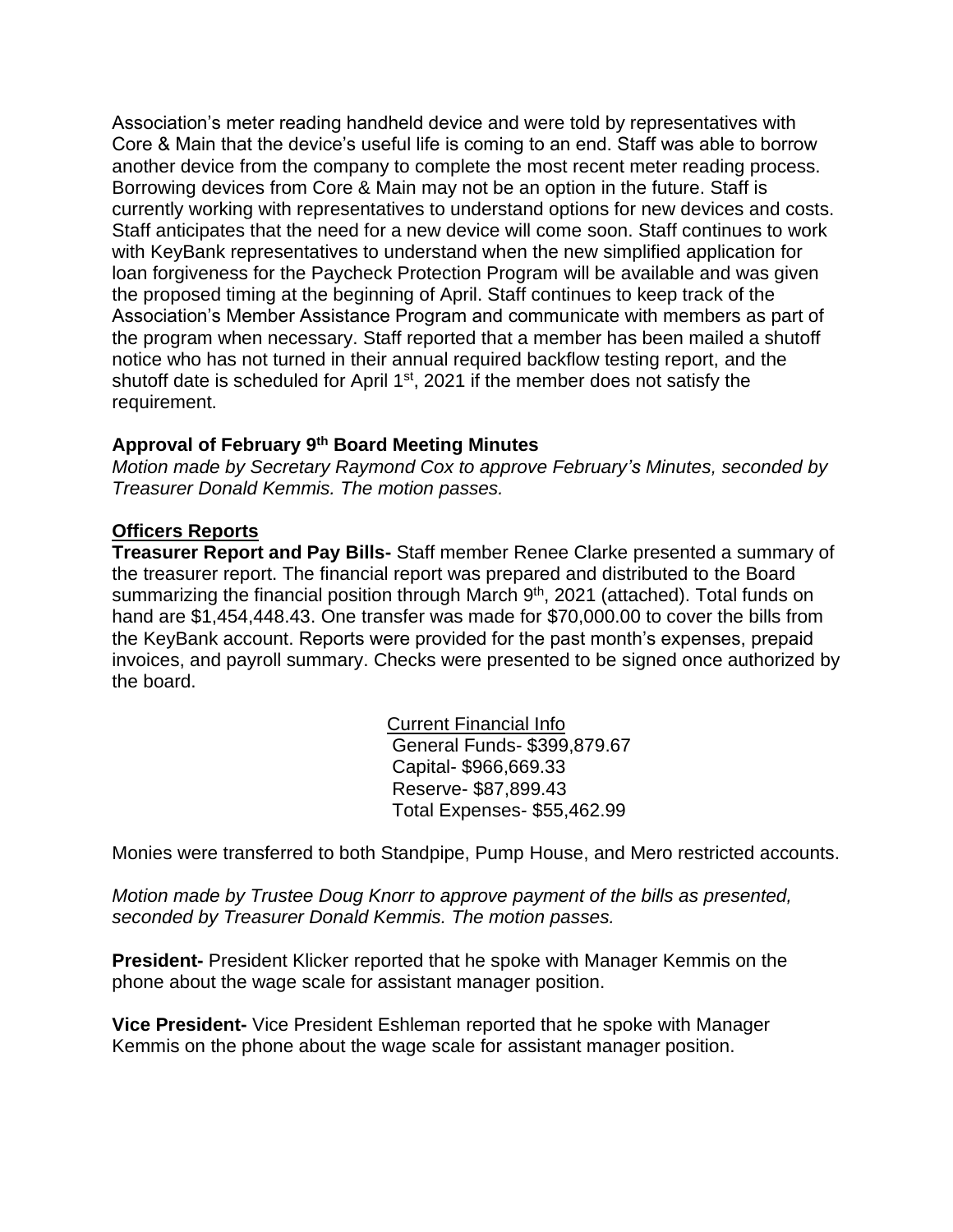**Secretary-** Secretary Cox reported that he signed checks for bills due before the March meeting.

#### **Old Business**

**Booster Pump Station #1 Property Investigation-** Staff reported on February  $13<sup>th</sup>$ , 2021 during a winter storm that a tree from the neighboring property fell onto the Association's Booster Pump Station #1 site. Manager Kemmis coordinated removal of the tree with the neighboring property owner. There was damage to the fence at the site, and staff made a temporary repair to the fence. Manager Kemmis and Assistant Manager Klicker met with the neighboring property owner and member on February 19<sup>th</sup>, 2021 to discuss the exchange of an amount of money for an easement. A verbal agreement was made between Manager Kemmis and the member to grant the Association an easement in exchange for an amount of money. Easement documentation is being prepared by DEA and once ready it will be presented to the member for signature then recorded with Snohomish County. Rodney met with staff onsite on March 1<sup>st</sup>, 2021 to refine proposed easement limits. If an easement is granted the need for a permanent replacement of the existing fence will not be necessary based upon the new agreed fence location, which will be built as part of the project.

**Storm Lake Road Phase 2 Water Main Replacement-** Staff reported that the construction for this project has been completed. There were a few member questions and complaints during project construction, and staff addressed and resolved them. Staff took measurements and photos of the construction area in preparation to review contractor, D&G Backhoe, Inc., as-built information. Rodney supported staff with minor questions during construction. Staff will work with DEA and the contractor to gather and review all necessary items for project completion. Manager Kemmis informed the board that he intends to pay the contractor's invoice for construction of this project once received if it is deemed to be reasonable.

#### **New Business**

**Pump Investigation-** Staff reported that a leaking seal was discovered at the Association's Booster Pump Station #2 on Pump Number Three and staff contacted PumpTech to schedule a diagnosis on the pump. A PumpTech representative recommended the installation of new bearings in addition to new seals on Pump Number Three and service will be scheduled with them as time permits. Staff also noticed that Pump Number One at Booster Pump Station #1 sounded like it was not functioning properly. Manager Kemmis invited Secretary Cox and Rodney Langer onsite to investigate and hear the pump. After discussions with both Rodney and Cox, Manager Kemmis decided that the best plan to address Pump Number One is to work with PumpTech to send in a retired